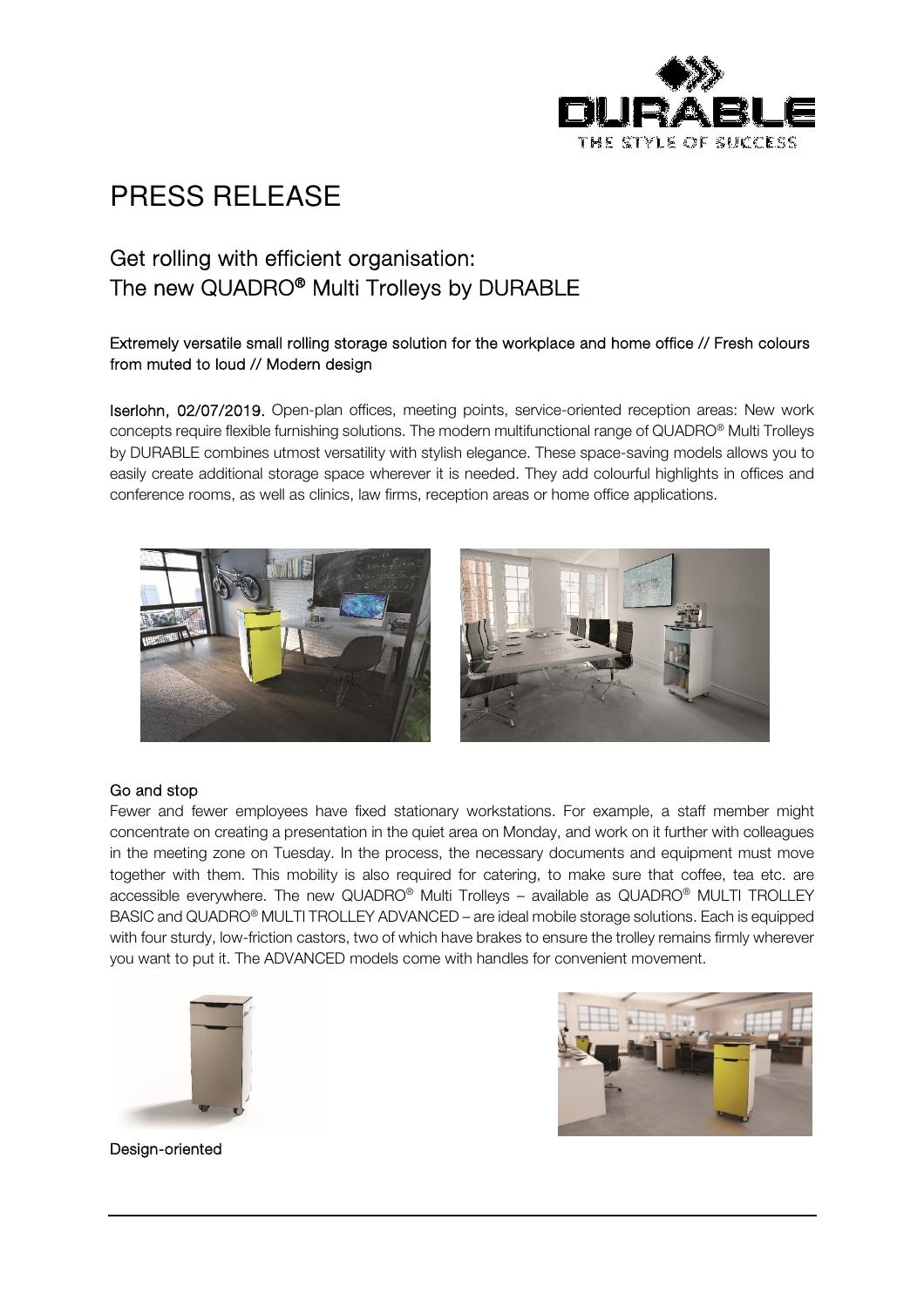

# PRESS RELEASE

In modern working environments, designs and colours are purposefully chosen to enhance concentration and creativity in the working environment. With their premium materials, a clear design vocabulary and trendy colours, the functional storage solution blends into any environment and looks great anywhere. With its slimline proportions and trendy colours – ice blue, light brown and zesty yellow – the multifunctional trolley provides added motivation at work and is easy to integrate into private living rooms.





#### Practical

The trolleys are made from high-density fibre boards, which is particularly robust, scratch-proof, moistureand flame resistant. They come with a soft-close drawer that closes itself softly and gently at only a light push. An adjustable board allows users to divide the remaining space individually based on their own requirements. In the BASIC model, the storage space is open and accessible, while the ADVANCED version features a door to conceal the contents. All trolleys have two cable slots – one each at the rear and base. That makes it easy to transport electrical equipment like laptops or coffee machines, and connect them to the power supply at the destination.





#### Versatile QUADRO® Multi Trolleys can be used flexibly in a wide range of working environments: